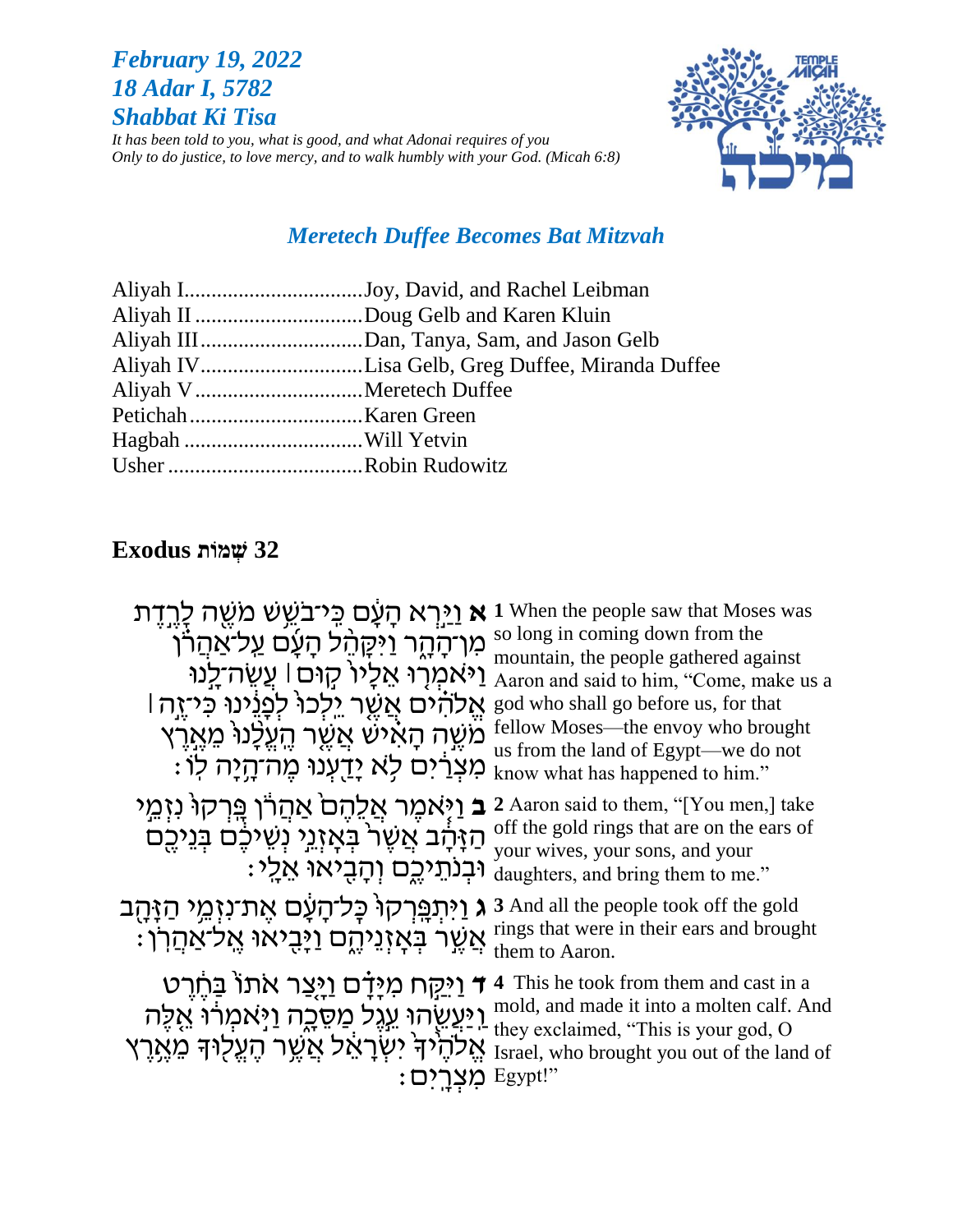| <del>ה</del> וַיַּרְא אַהֲרֹן וַיָּבֶן מִזְבֵּחַ לְפָגָיו<br>וַיִּקְרֶא אַהֲרֹן וַיּאמַר חַג לַיֹהוֶה                                                                                                                        | 5 When Aaron saw this, he built an altar<br>before it; and Aaron announced:<br>Tomorrow shall be a festival of the<br>: מַחָר Eternal!"                                                                                                                               |
|------------------------------------------------------------------------------------------------------------------------------------------------------------------------------------------------------------------------------|-----------------------------------------------------------------------------------------------------------------------------------------------------------------------------------------------------------------------------------------------------------------------|
| <b>ו</b> וַיַּשְׁכִּימוּ מִמָּחֲרָת וַיַּעֲלָוּ עֹלֹת<br><u>וַיַּגְּשׁוּ שָׁלָמֶים וַיִּשֵׁ</u> ב הָעָם לֵאֵכְל<br>וִשָּׁתֹוֹ וַיַּקֻמוּ לִצַחֵק:                                                                            | <b>6</b> Early next day, the people offered up<br>burnt offerings and brought sacrifices of<br>well-being; they sat down to eat and<br>drink, and then rose to dance.                                                                                                 |
| <b>ז</b> וַיְדַבֵּר יְהְוֶה אֱל־מַשֱה לֶדְ־רֶד כֵּי<br>שְׁחֵת עַמְּךָּ אֲשֶׁר הֵעֱלִיתָ מֵאֶרֵץ<br>מִצְרַים:                                                                                                                 | <b>7</b> The Eternal One spoke to Moses,<br>"Hurry down, for your people, whom you<br>brought out of the land of Egypt, have<br>acted basely.                                                                                                                         |
| ח סָרוּ מַהֶר מִן־הַדֶּרֵךְ אֲשֱר צִוּיתָם<br>עָשָׂוּ לָהֶם עֵגֶל מַסֵּכֶה וַיּּשְׂתַּחֲווּ־לוֹ<br>וַיִּזְבְּחוּ לוֹ וַיְּאמְרוּ אֱלֶה אֱלְהָי<br>יִשְׂרָאֵל אֲשֱר הֵעֱלִוּדְ מֶאֱרֵץ<br>מִצְרֵיִם                           | <b>8</b> They have been quick to turn aside<br>from the way that I enjoined upon them.<br>They have made themselves a molten calf<br>and bowed low to it and sacrificed to it,<br>saying: 'This is your god, O Israel, who<br>brought you out of the land of Egypt!"" |
| <b>ֿט</b> וַיָּאמֶר יְהְוֶה אֶל־מַשֵּׁה רַא <sup>ָ</sup> ית <sup>ַר</sup><br>אֵת־הַעַם הַזֶּה וְהִנֵּה עַם־קִשֶּׁה־עְרֵף<br>: הוא                                                                                            | <b>9</b> The Eternal further said to Moses, "I<br>see that this is a stiffnecked people.                                                                                                                                                                              |
| י וְעַתָּה הַגְּיחָה לִּי וְיְחַר־אַפִּי בָהֶם<br><u>וַאַכְלֵ</u> ם וְאֵעֱשֶׂה אוֹתְךָּ לְגְוֹי גָּדְוֹל:                                                                                                                    | 10 Now, let Me be, that My anger may<br>blaze forth against them and that I may<br>destroy them, and make of you a great<br>nation."                                                                                                                                  |
| וו But Moses implored the Eternal his יאָת־פְּנֵי יְהוֶה אֱלֹהֳיו<br><u>ו</u> ּיֹּאמֶר לָמֶה יְהוָהֹ יֶחֱרֶה אַפְּךָ<br>בִּעַמֵּ֫ךָ אֲשֱר הוֹצֵאתָ מֵאֱרֶץ מִצְרַ֫יִּם<br>ּבְּכְחַ גְּדֻוֹל וּב <i>ְיָ</i> ד <u>חַזָק</u> ה: | God, saying, "Let not Your anger,<br>Eternal One, blaze forth against Your<br>people, whom You delivered from the<br>land of Egypt with great power and with<br>a mighty hand.                                                                                        |
| <b>יב</b> לָמָה יאמְרוּ מִצְרַיִם לֵאמֹר<br>בְּרָעֶה הוֹצִיאָם לַהֲרָג אתָם בֵּהָרִים<br>וֹּלְכַלֹּתָׁם מֵעַל פְּגֵי הָאֲדָמֶה שִׁוּב<br>מֶחֲרְוֹן אַפֶּׁךָ וְהְנַחֵם עַל־הָרָעָה<br><u>: קעמֵ</u> ד                         | 12 Let not the Egyptians say, 'It was with<br>evil intent that he delivered them, only to<br>kill them off in the mountains and<br>annihilate them from the face of the<br>earth.' Turn from Your blazing anger,<br>and renounce the plan to punish Your<br>people.   |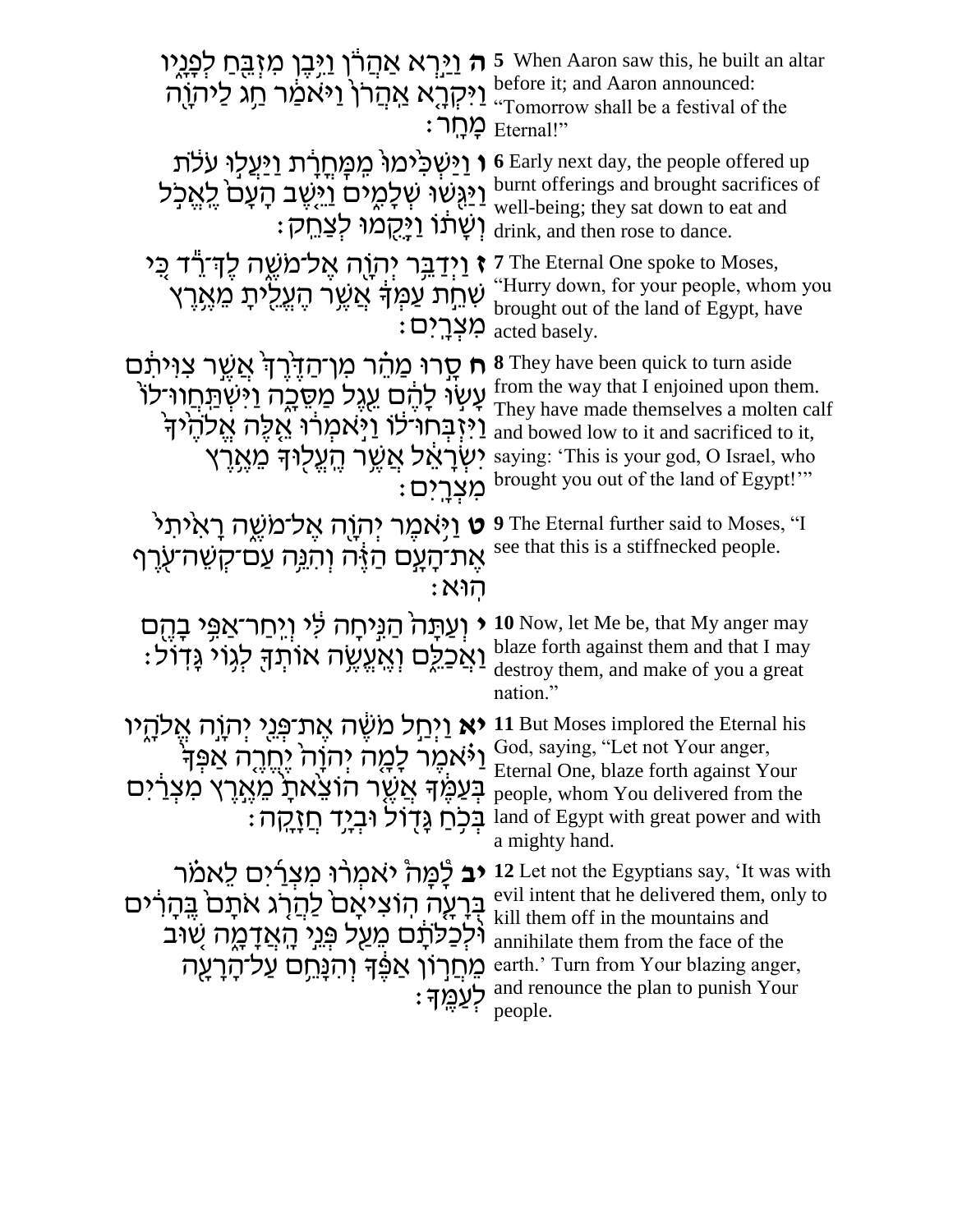| <b>יג</b> זכר לאברהם ליצחק ולישראל<br><mark>ְעַב</mark> ָדָ֫יךָ אֲשֶׁר נִשְׁבַּעְתָּ לָהֵם בַּדְ<br><u>וַתְּדָבֵּר אֲלֵהֶם אַרְבֵּה אֱת־זַרְעֲכֶם</u><br>כְּכוֹכְבֵי הַשָּׁמֶיִם וְכָל־הָאָרֶץ הַזֹּאת<br>אֲשֵׁר אָמַרְתּי אֵתֵן לְזַרְעֲכֵם וְנָחֲלו<br>ּלִעְלֵם | 13 Remember Your servants, Abraham,<br>Isaac, and Israel, how You swore to them<br>by Your Self and said to them: I will<br>make your offspring as numerous as the<br>stars of heaven, and I will give to your<br>offspring this whole land of which I<br>spoke, to possess forever." |
|-------------------------------------------------------------------------------------------------------------------------------------------------------------------------------------------------------------------------------------------------------------------|---------------------------------------------------------------------------------------------------------------------------------------------------------------------------------------------------------------------------------------------------------------------------------------|
| <del>ד</del> וַיִּנֻּחֶם יְהָוֶה עַל־הָרָעָה אֲשֵׁר<br><u>דִּבֵּר לַעֲ</u> שָׂוֹת לְעַמּוֹ :                                                                                                                                                                      | 14 And the Eternal renounced the<br>punishment planned for God's people.                                                                                                                                                                                                              |
| <b>ָטו</b> ּ וַיְּפֵן וַיֵּרֵד מֹשֶׁהֹ מִן־הָהָר וּשְׁנֵי<br>לְחָת הָעֲדֻת בְּיָדֶו לְחֹת כְּתַבִּים<br>מִשְּׁנֵי עֶבְרִיהֵם מִזֶּה וּמִזֶּה הֵם<br>ּכִּתְבִים)                                                                                                   | 15 Thereupon Moses turned and went<br>down from the mountain bearing the two<br>tablets of the Pact, tablets inscribed on<br>both their surfaces: they were inscribed<br>on the one side and on the other.                                                                            |
| טז וְהַלְחֹת מַעֲשֶׂה אֱלֹהֻים הֵפֶּה<br>וְהַמִּכְתָּב מִכְתַּב אֱלֹהִים הוּא חַרוּת<br>עַל־הַלַּחת                                                                                                                                                               | <b>16</b> The tablets were God's work, and the<br>writing was God's writing, incised upon<br>the tablets.                                                                                                                                                                             |
| <b>ז</b> וַיִּשְׁמַַע יִהוֹשֵׁעַ אֵת־קָוֹל הָעָם<br>בְּרֵעָה וַיֹּאמֵר אֵל־משָׂה קוֹל<br>מִלְחָמֶה <u>בּמַּח</u> ְנֵה:                                                                                                                                            | 17 When Joshua heard the sound of the<br>people in its boisterousness, he said to<br>Moses, "There is a cry of war in the<br>camp."                                                                                                                                                   |
| <b>יח</b> וַיֹּאמֶר אֵין קוֹל <sup>י</sup> עַנְוֹת גִּבוּרַה<br>וְאֵין קוֹל עֲנוֹת חַלוּשֶׁה קוֹל עַנּוֹת                                                                                                                                                         | 18 But he answered,<br>"It is not the sound of the tune of<br>triumph,<br>: אָנכֻי שֹׁמֵעַ Or the sound of the tune of defeat;<br>It is the sound of song that I hear!"                                                                                                               |
| <b>יט וַ</b> יִּהִ֫י כַּאֲשֶׁר קָרַב <sup>ּ</sup> אֵל־הַמַּחֲנֵה<br>וַיַּרְאֹ אֶת־הָעֵׂגֶל וּמְחֹלֶת וַיִּחַרֹּאַף<br>מֹשֶׁה וַיַּשְׁלֵךְ מִיָּדָוֹ אֶת־הַלֻחֹת<br>foot of the mountain. יַשֲׁבֵּר אֹתָם הַּחַת הָהֵר :                                           | 19 As soon as Moses came near the camp<br>and saw the calf and the dancing, he<br>became enraged; and he hurled the tablets<br>from his hands and shattered them at the                                                                                                               |
| <b>ָכ</b> ּ וַיִּקַּׂח אֵת־הָעֲׁגֶל אֲשֵׁר עָשׂוּ וַיִּשְׂרְף<br>ּבָּאֵׁשׁ וַיִּטְחַן עַד אֲשֶׁר־דָק וַיֹּזֵר עַל־<br>ּפְּנֵי הַמַּׂיִּם <u>וַי</u> ּשִׁק אֵת־בָּנֵי יִשְׂרָאֵל:                                                                                  | 20 He took the calf that they had made<br>and burned it; he ground it to powder and<br>strewed it upon the water and so made<br>the Israelites drink it.                                                                                                                              |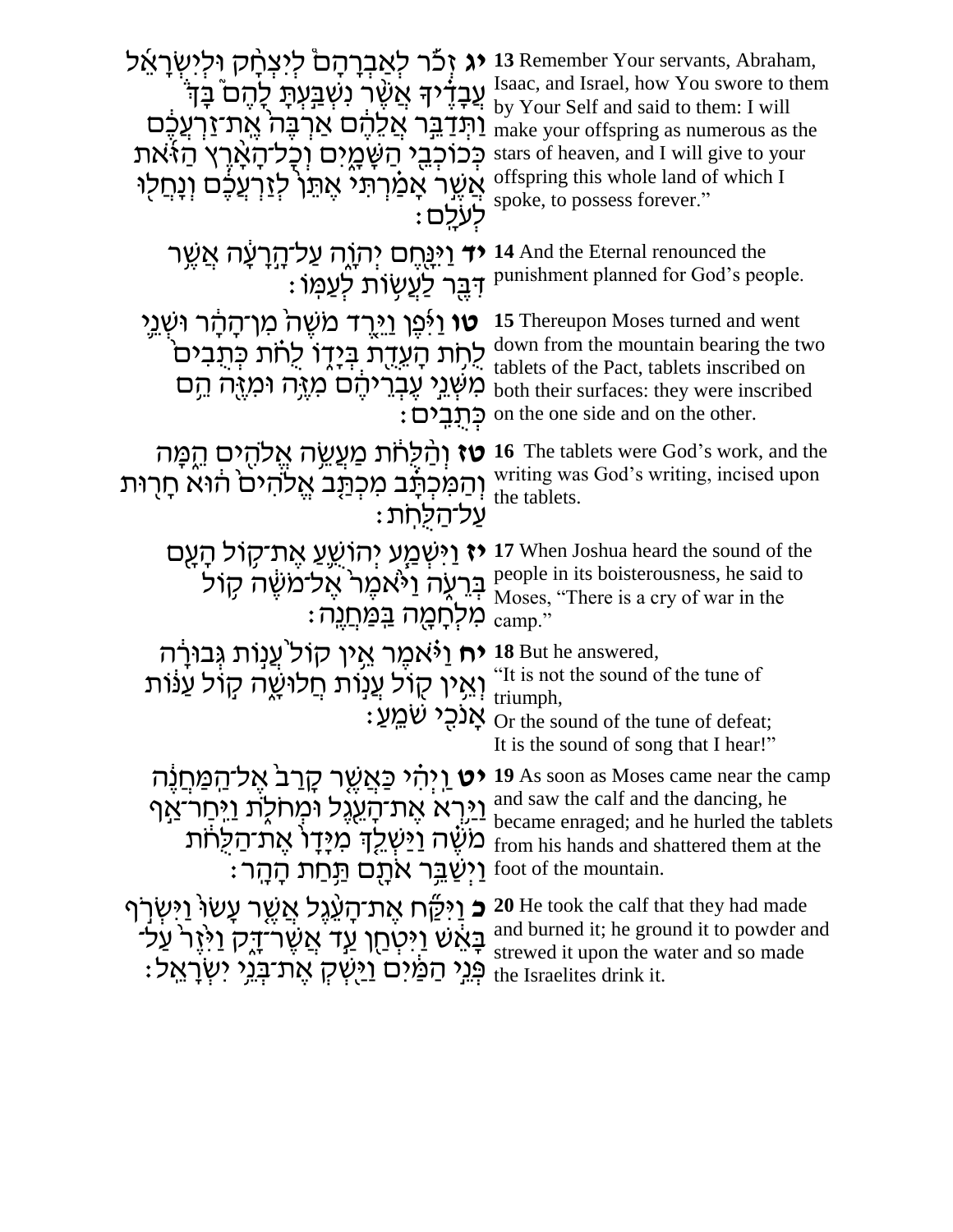# **Haftarah for Ki Tisa: I Samuel 8:19-22**

*In this week's Torah portion, the Israelites, nervous that Moses has been missing for 40 days, ask Aaron to make for them a God. Aaron assembles a golden calf, made from the Israelite's precious metals. God is quite displeased and Moses smashes the tablets that God has given to Moses, though Moses convinces God to remake some tablets and give the community a second chance.* 

*In 1 Samuel 8, the Israelites many generations later, beg their leader for a King. They have a God, but God is invisible, and they want a leader of flesh and blood. God, as we will soon read, does not believe this is a good idea, but acquiesces to the request nonetheless.*

| <b>יט</b> וַיְמָאֲנִוּ הָעָם לִשְׁמֻעַ בְּקָוֹל                                                                                                                 | 19 But the people would not listen to                                                                                                                      |
|-----------------------------------------------------------------------------------------------------------------------------------------------------------------|------------------------------------------------------------------------------------------------------------------------------------------------------------|
| שְׁמוּאֵל וַיֹּאמְרוּ לֹא כֵּי אִם־מֶלֶךְ                                                                                                                       | Samuel's warning. "No," they said. "We                                                                                                                     |
| יהיה עלינו:                                                                                                                                                     | must have a king over us,                                                                                                                                  |
| וְהָיָינוּ גַם־אֲנַחְנוּ כְּכָל־הַגּוֹיֶם<br>⊃<br>וּשְׁפָטֶנוּ מַלְכֵּנוּ וְיָצֵא לְפָנֵינוּ וְנִלְחַם<br>אֵת־מלִחֲמתֵנוּ:                                      | 20 that we may be like all the other<br>nations: Let our king rule over us and go<br>out at our head and fight our battles."                               |
| <b>כא וַיִּשְׁמַע שְׁמוּאֵל אֶת כָּל־דִּבְרֵי</b>                                                                                                               | 21 When Samuel heard all that the people                                                                                                                   |
| ּהָעֶם <u>וְיְד</u> ַבְּרֵם בְּאָזְגֵי יְהוֶה:                                                                                                                  | said, he reported it to the Eternal.                                                                                                                       |
| <b>ָכֹּב</b> וַי <sup>ָּ</sup> אמֶר יְהְוֶה אֶל־שְׁמוּאֵל שְׁמַע<br>בְּקוֹלָם וְהִמְלַכְתָּ לָהֶם מֵלֶךְ וַיָּאמֶר<br>שמואל אל־אַנְשֶׂי יִשְׂרָאֵל לְכוֹ אַיֹּש | 22 And the Eternal said to Samuel, "Heed<br>their demands and appoint a king for<br>them." Samuel then said to the men of<br>Israel, "All of you go home." |

### **Siman Tov**

Siman tov umazal tov umazal tov v'siman tov Y'hei lanu, ul'chol Yisrael*.*

ּסִימַן טוֹב וּמַזַּל טוֹב. וּמַזָּל טוֹב וְסִימָן טוֹב. יְהֵא לָנוּ. וּלִכָל יִשְׂרָאֵל.

*It is a good and lucky sign for us and all Israel!*